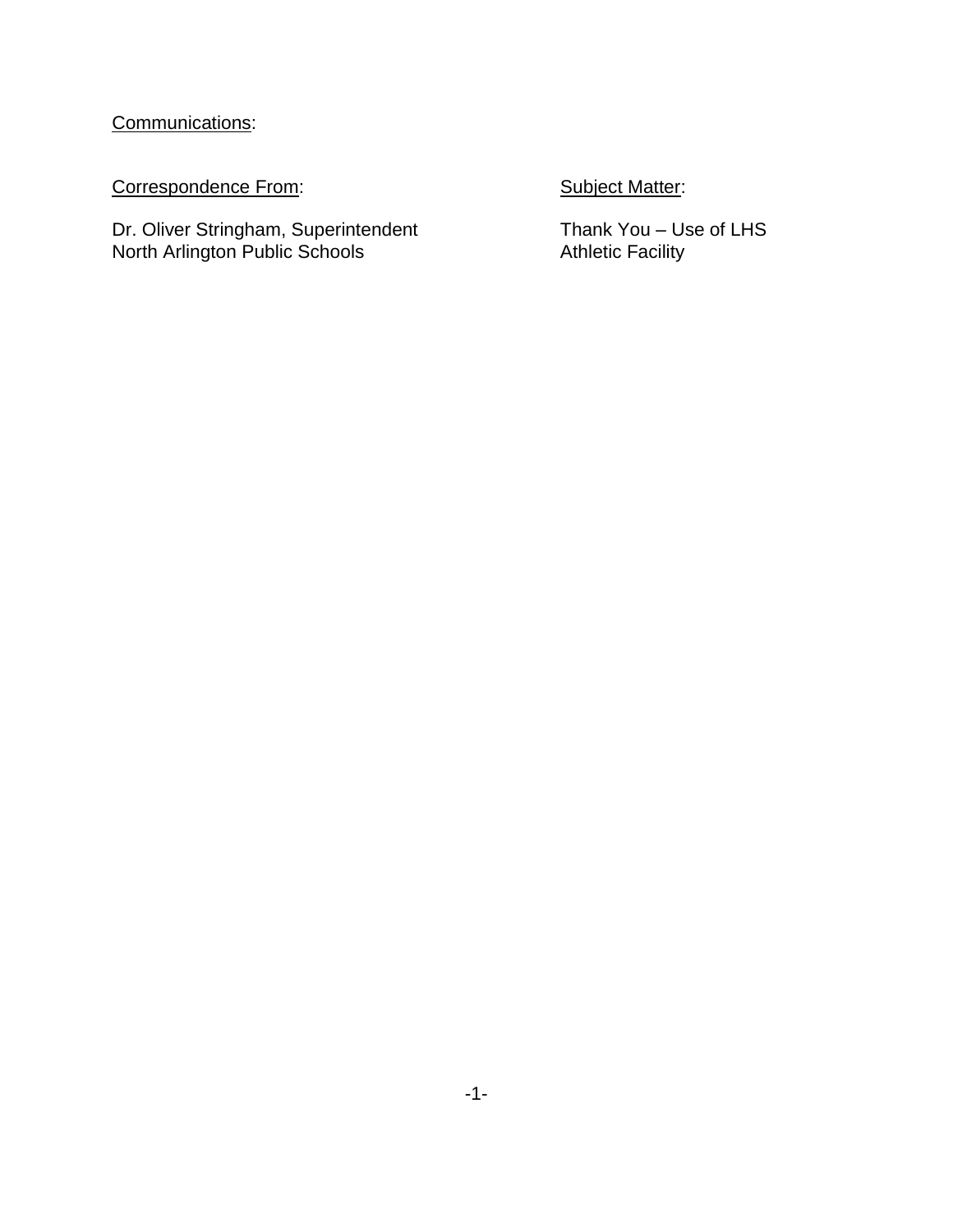Finance Committee: James Cunniff, chairperson Christine Melleno Christopher Musto

Any Board member who takes exception to any of the following listed actions under the category of Finance may so indicate now and a separate motion for each of the excepted actions will be entertained.

Motion made by the second by that the following that the following Finance actions of the Board numbered through through exception actions be adopted.

Roll Call For:

- 1. BE IT RESOLVED, by the Lyndhurst Board of Education that it has received and accepts the financial reports of the Secretary and Treasurer of School Monies for the month ended October 31, 2011 and certifies that the reports indicate that no major account or fund is over-expended in violation of NJAC 6A:23-2.11(a) and that sufficient funds are available to meet the district's financial obligations for the remainder of the school year. A copy of the certification shall be included in the minutes.
- 2. BE IT RESOLVED, that the payroll for the month ended October 31, 2011 be and the same is hereby approved and ordered paid:

Payroll \$1,929,951.33

3. BE IT RESOLVED, that the attached list of supplies received and services rendered to the Board of Education of the Township of Lyndhurst, County of Bergen, for the month ended November 14, 2011 be and the same are hereby approved and ordered paid:

> Current Expense (Fund 11) Capital Outlay (Fund 12) Special Revenue (Fund 20)

Total

Debt Service (Fund 40)

General Ledger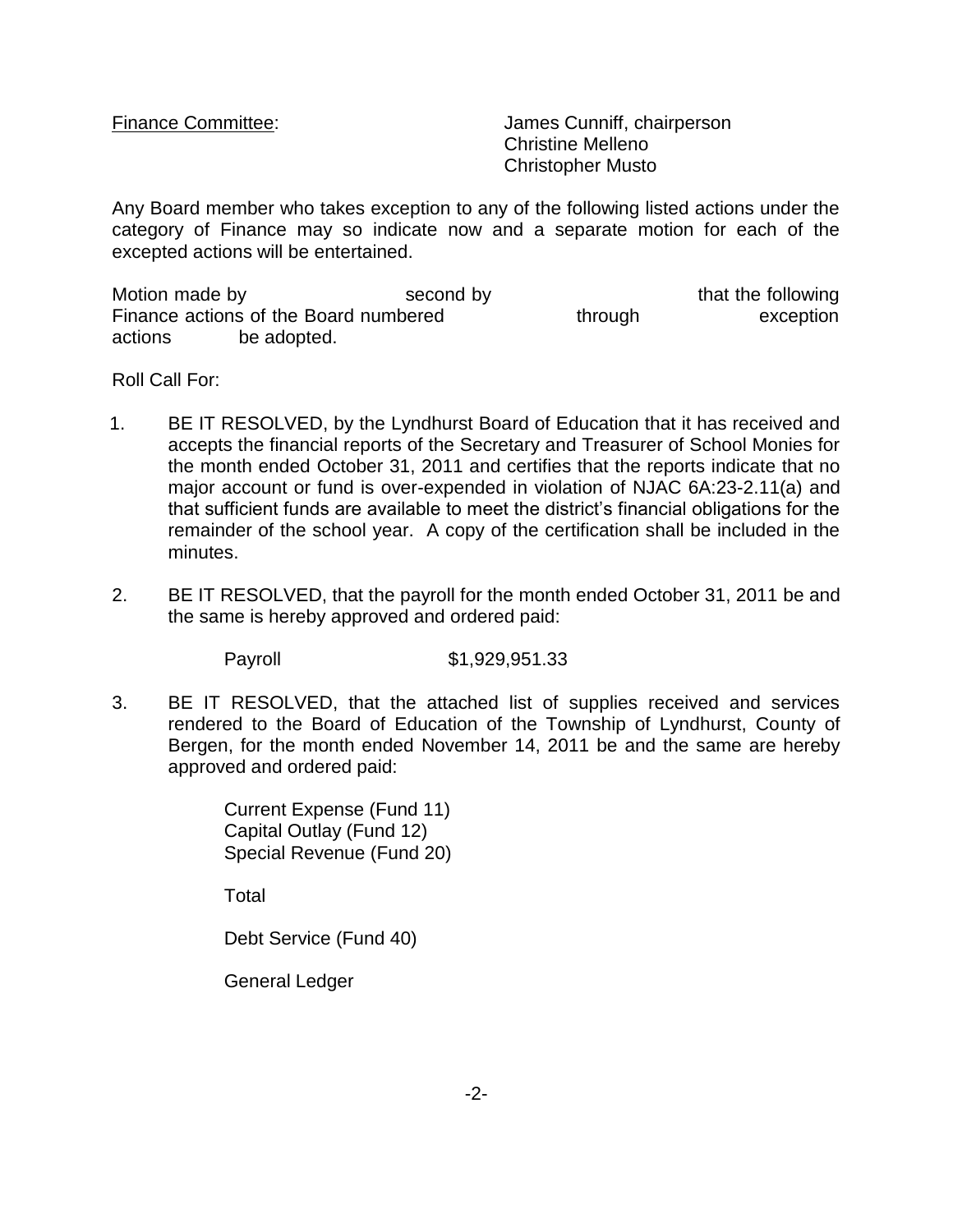4. BE IT RESOLVED, that cafeteria services rendered to the Board of Education of the Township of Lyndhurst, County of Bergen, for the month of October 2011, be and the same are hereby approved and ordered paid:

| <b>Payroll/Payroll Taxes</b> | \$33,452.80 |
|------------------------------|-------------|
| Services                     | \$40,446.32 |

- 5. BE IT RESOLVED, that the Lyndhurst Board of Education approve the attached transfers for the month of October 2011.
- 6. BE IT RESOLVED, that the Lyndhurst Board of Education appoint Eric M. Bernstein & Associates, LLC for Legal Services (Labor) for the 2011-2012 school year.
- 7. WHEREAS, the agreement between Apex Computer Systems, LLC and the Lyndhurst Board of Education dated June 13, 2011, which covers computer services for the Roosevelt Elementary and High School; and

WHEREAS, the Lyndhurst Board of Education desires to expand that agreement to cover the remaining Lyndhurst elementary schools not currently serviced by Apex under the same terms and conditions of the said June 13, 2011 agreement between the parties,

NOW, THEREFORE, BE IT RESOLVED, that the June 13, 2011 Apex to LBOE agreement shall be extended effective October 18, 2011 through June 30, 2012 to include the remaining Lyndhurst elementary schools, not currently covered, at an additional compensation of Thirty Thousand Dollars (\$30,000), effective October 18, 2011 to June 30, 2012.

- 8. BE IT RESOLVED, that the Lyndhurst Board of Education renew its indoor air quality program for the 2011-2012 school year. Copy on file in all schools and Lyndhurst Board of Education Office.
- 9. BE IT RESOLVED by The Board of Education of the Township of Lyndhurst (the Board), in the County of Bergen, New Jersey, as follows:

1. A special election of the legal voters of this School District shall be held on December 13, 2011 between the hours of 2:00 P.M. and 9:00 P.M., in the School District at the schools and places and for the purposes hereinafter provided.

2. The following school bond proposal shall be voted upon at the special election: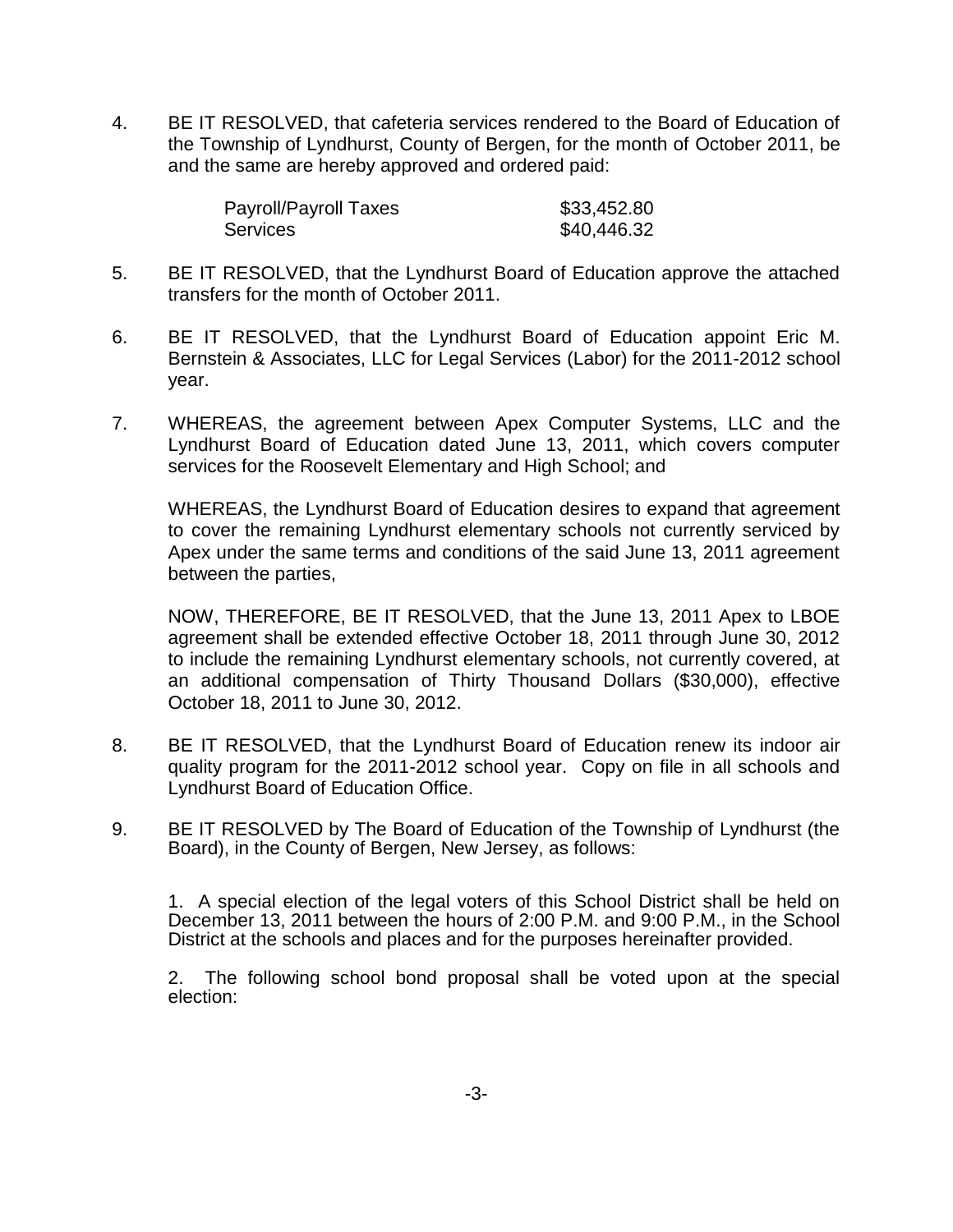### PROPOSAL

RESOLVED, that The Board of Education of the Township of Lyndhurst, in the County of Bergen, New Jersey shall

(A) undertake the following improvements in the School District (collectively, the "Projects"): (1) renovations and building system upgrades at Columbus, Jefferson, Roosevelt, Washington and Franklin Elementary Schools and Lyndhurst High School (the "Renovation Projects"); and (2) construction of additions and building alterations at Columbus, Jefferson, Washington and Roosevelt Elementary Schools, building alterations at Franklin Elementary School, renovations, alterations and upgrading of HVAC system at Lyndhurst High School and, if bond or note proceeds are available, the acquisition of new furniture, equipment and apparatus required therefor (the "Addition and Alteration Projects");

(B) expend therefor not exceeding \$28,571,091; and

(C) issue bonds or notes of the School District for the School District's local share of the Projects in the principal amount not exceeding \$27,147,155. The local share of the Renovation Projects is \$2,135,904. The local share of the Addition and Alteration Projects is its full cost of \$25,011,251 – there is no State share of the Addition and Alteration Projects. A grant in the maximum amount of \$1,423,936 (representing 40% of the final eligible costs of the Renovation Projects) for the State of New Jersey's share of the Renovation Projects has been approved by the Commissioner of Education (the "Commissioner") based upon the determination by the Commissioner that the maximum final eligible costs of the Renovation Projects are \$3,559,840. In the event the State grant is not made, is delayed or is reduced, the School District is authorized to issue bonds or notes in a principal amount not exceeding the total expenditure authorized in (B) above of \$28,571,091. The School District may transfer a portion of the local share of one of the Renovation Projects to another under circumstances permitted by statute. The Addition and Alteration Projects were potentially eligible for State support, in whole or in part, at a minimum amount of 40 percent of eligible components of the Addition and Alteration Projects. However, the Lyndhurst School District determined not to seek State support for the Addition and Alteration Projects.

3. The polling places for the election (described by reference to the election districts used at the last General Election in the Township of Lyndhurst, County of Bergen, New Jersey) are established and have been designated as follows, and no person shall vote at the election elsewhere than at the polling place designated for the voters of the election district in which he or she resides:

## POLLING PLACE NO. 1

Polling Place at Jefferson School Multipurpose Room at Lake and Livingston Avenues in the School District for legal voters residing within General Election District Nos. 1, 2, 9 and 10, Township of Lyndhurst.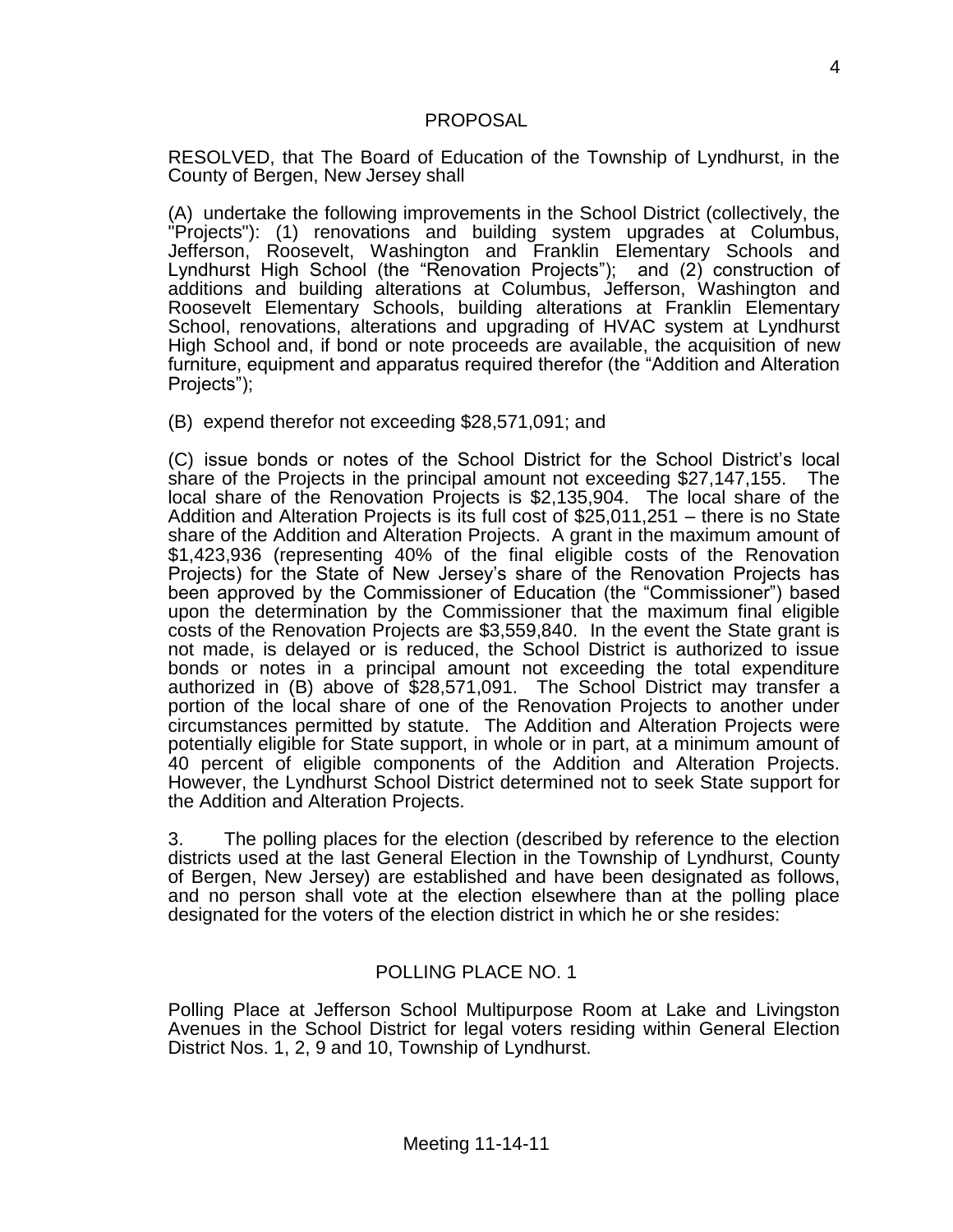#### POLLING PLACE NO. 2

Polling Place at Senior Citizens Building at 250 Cleveland Avenue in the School District for legal voters residing within General Election District No. 3, Township of Lyndhurst.

#### POLLING PLACE NO. 3

Polling Place at United Presbyterian Church Meeting Room (rear entrance) at 511 Ridge Road in the School District for legal voters residing within General Election District Nos. 4 and 5, Township of Lyndhurst.

#### POLLING PLACE NO. 4

Polling Place at Lyndhurst High School Gymnasium at Fern and Weart Avenues in the School District for legal voters residing within General Election District Nos. 6, 7, 13, 14 and 15, Township of Lyndhurst.

#### POLLING PLACE NO. 5

Polling Place at Health Center at 253 Stuyvesant Avenue in the School District for legal voters residing within General Election District No. 8, Township of Lyndhurst.

#### POLLING PLACE NO. 6

Polling Place at Joseph Carucci Apartments at 281 Stuyvesant Avenue in the School District for legal voters residing within General Election District Nos. 11 and 12, Township of Lyndhurst.

4. This Board of Education hereby approves and adopts the proposal set forth in Section 2 hereof and, subject to the approval of the legal voters of the school district, hereby determines to carry out the same. The School Business Administrator/Board Secretary and other representatives of the Board of Education are hereby authorized to take all necessary actions in connection with the special election.

5. This Board of Education hereby acknowledges and confirms that, in accordance with N.J.S.A. 18A:24-16 and 18A:24-17, a supplemental debt statement has been prepared as of the date of this resolution by the chief financial officer of the Township of Lyndhurst, being every municipality comprised within the School District, giving effect to the proposed authorization of bonds of the School District in the amount stated in the proposal set forth in Section 2 hereof and that the supplemental debt statement has been filed in the office of the Clerk of the Township of Lyndhurst and in the office of the School Business Administrator/Board Secretary of this Board of Education prior to the adoption of this resolution. This Board of Education hereby directs the School Business Administrator/Board Secretary of the Board of Education to have the supplemental debt statement filed in the office of the Director of the Division of Local Government Services in the Department of Community Affairs prior to the date of the special election authorized herein.

6. This resolution shall take effect immediately upon its adoption.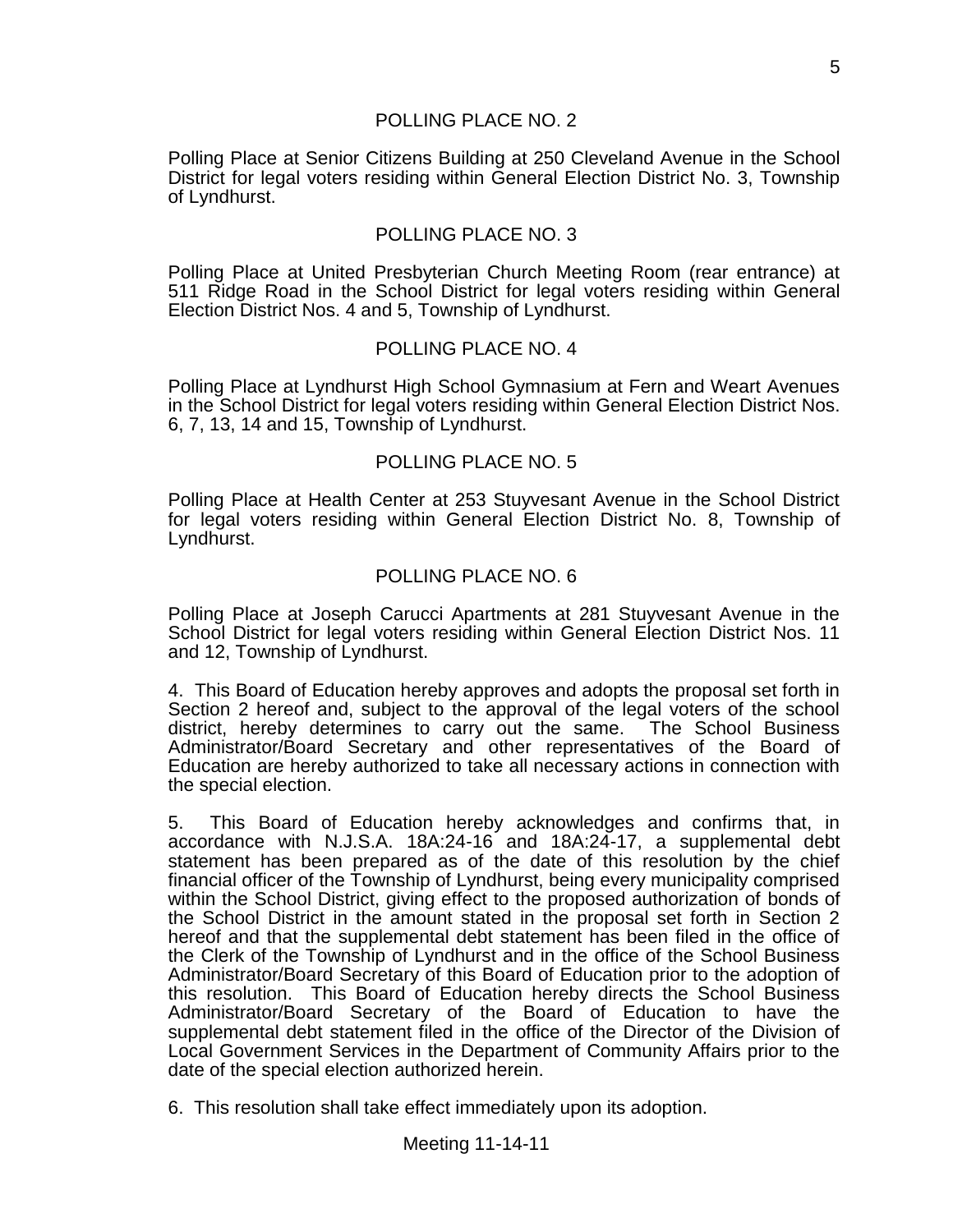10. BE IT RESOLVED, that the Lyndhurst Board of Education approve the revised proposal for Pre-Referendum/Post-Referendum Services for Additions and Upgrades at Lyndhurst Public Schools with DMR Architects, Hasbrouck Heights. Copy on file.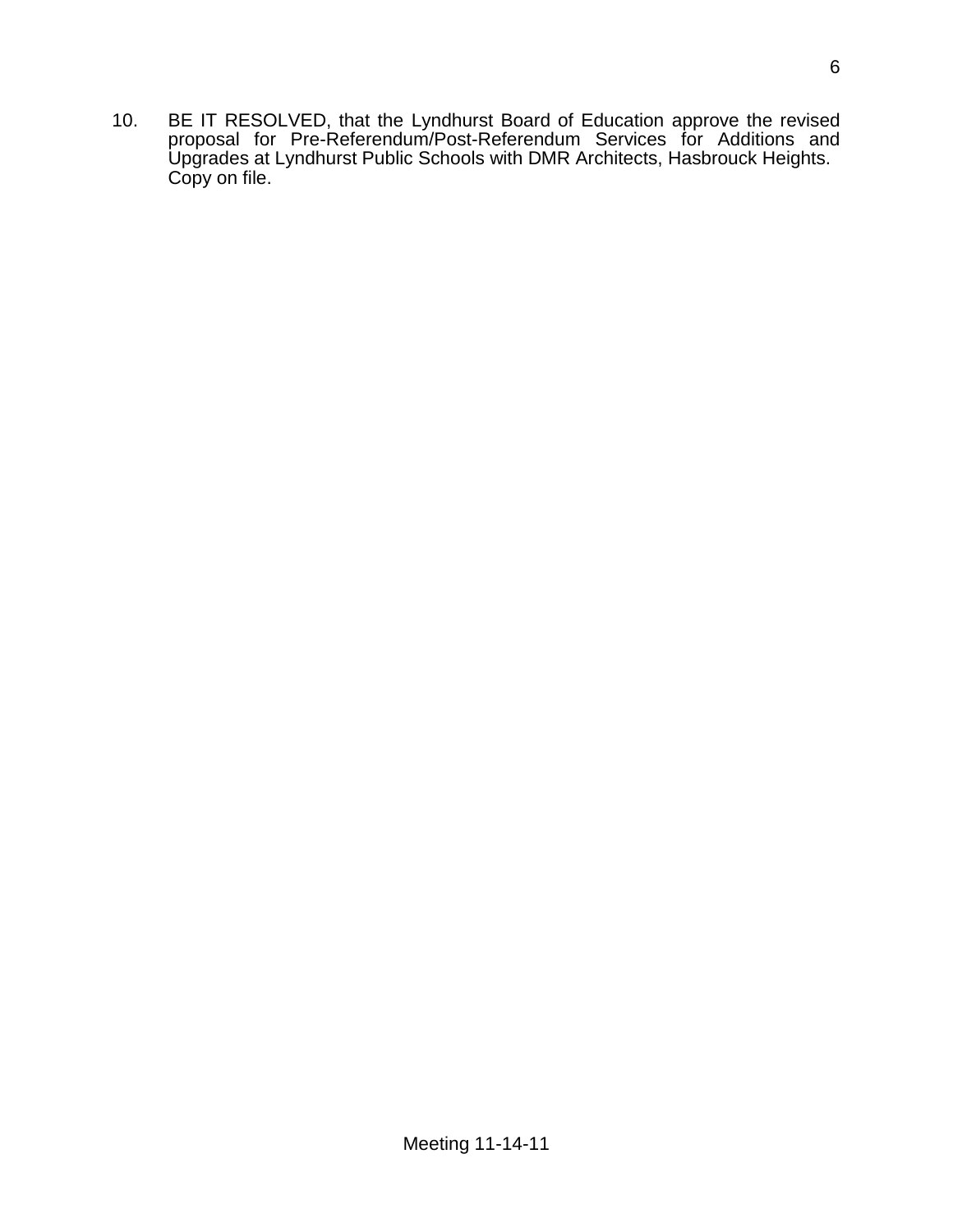## Rules & Regulations Committee: Stephen Vendola, chairperson

William Barnaskas James Cunniff

Any Board member who takes exception to any of the following listed actions under the category of Rules & Regulations may so indicate now and a separate motion for each of the excepted actions will be entertained.

Motion made by second by second by that the following Rules & Regulations actions of the Board numbered through exception actions be adopted.

1. BE IT RESOLVED, that the Lyndhurst Board of Education approve the following use of school facilities:

| <b>Organization</b>                       | Place                            | Time, Date, Purpose                                                                    |
|-------------------------------------------|----------------------------------|----------------------------------------------------------------------------------------|
| Lyndhurst Boys' Basketball                | Lyndhurst HS<br>Gym              | 1:00 pm-6:00 pm<br>12/4,11,18/11<br>Practice                                           |
| Lyndhurst Girls' Basketball               | Lyndhurst HS<br>Gym              | 3:00 pm-8:00 pm<br>12/3,10,17/11<br>Practice                                           |
| Lyndhurst Parks Dept.                     | Lyndhurst HS<br>Gym              | 7:00 am-12:00 pm<br>$1/7$ ; $2/11/12$<br><b>Wrestling Match</b>                        |
| Jefferson School                          | Jefferson Gym                    | 12:30 pm-3:00 pm<br>5/18/12<br><b>Student Body Day</b>                                 |
| <b>Washington School</b><br>Class of 2012 | Washington<br>Gym                | 11:30 am-3:00 pm<br>6/15/12<br>Luncheon                                                |
| <b>Washington School</b><br>Class of 2012 | Washington<br><b>School Yard</b> | 1:00 pm-2:30 pm<br>10/28/11<br><b>Pumpkin Patch</b>                                    |
| Lyndhurst Troop 97                        | <b>Lyndhurst HS</b><br>Cafeteria | 7:00 pm-9:00 pm<br><b>Tuesday Nights</b><br>Till July 1, 2012<br><b>Troop Meetings</b> |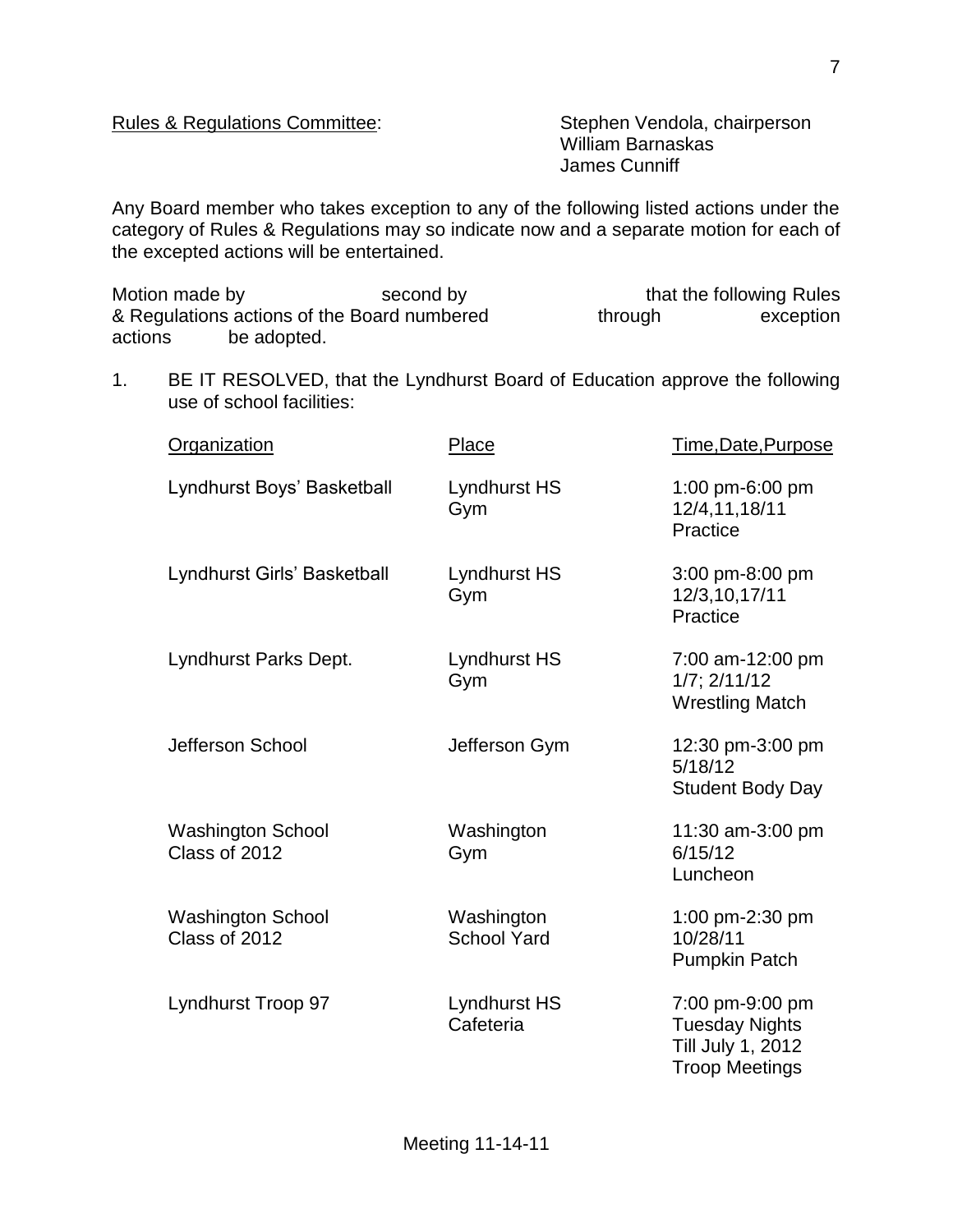| North Arlington BOE                                                | Lyndhurst HS<br><b>Football Field</b> | 6:00 pm-10:00 pm<br>10/21; 11/1/11<br><b>Football Games</b>                                                                                                 |
|--------------------------------------------------------------------|---------------------------------------|-------------------------------------------------------------------------------------------------------------------------------------------------------------|
| <b>Washington School PTA</b>                                       | Washington<br>Gym                     | 9:00 am-4:30 pm<br>11/1-4/11; 4/2-5/12<br><b>Book Fair</b>                                                                                                  |
| <b>Franklin School</b><br>Class of 2012                            | <b>Franklin School</b><br>Parking Lot | 8:00 am-2:00 pm<br>12/3/11<br><b>Wreath Sale</b>                                                                                                            |
| Washington School PTA                                              | <b>Washington Gym</b>                 | $9:00$ am-3:00 pm<br>12/6,7,8/11<br>Santa Workshop                                                                                                          |
| Lyndhurst Parks Dept.                                              | Lyndhurst HS<br>Gym                   | 3:00 pm-9:00 pm<br>$1/21$ ; $2/4$ , $18$ , $25$ ;<br>3.3, 17, 24, 31; 4/7,<br>14,21/12<br>4:00 pm-9:00 pm<br>1/7, 14; 2/4, 11/12<br><b>Girls Basketball</b> |
| Lyndhurst Parks Dept.                                              | Lyndhurst HS<br>Gym                   | 12:00 pm-6:00 pm<br>1/8, 15, 22, 29; 2/5,<br>19; 3/4, 11, 18, 25;<br>4/1, 8, 15/12<br><b>Boys Basketball</b>                                                |
| Lincoln School<br>Class of 2012                                    | <b>Lincoln School</b><br>Art Room     | 6:00 pm-9:00 pm<br>12/2,9/11<br>Movie Night                                                                                                                 |
| Lyndhurst Parks Dept.<br>North Arlington<br><b>PeeWee Football</b> | Matera Field                          | 6:00 pm-9:00 pm<br>11/7 thru 11/18/11<br>Football                                                                                                           |
| <b>Washington School PTA</b>                                       | Washington<br>Playground              | $9:00$ am-11:00 am<br>6/18/12<br>Picnic                                                                                                                     |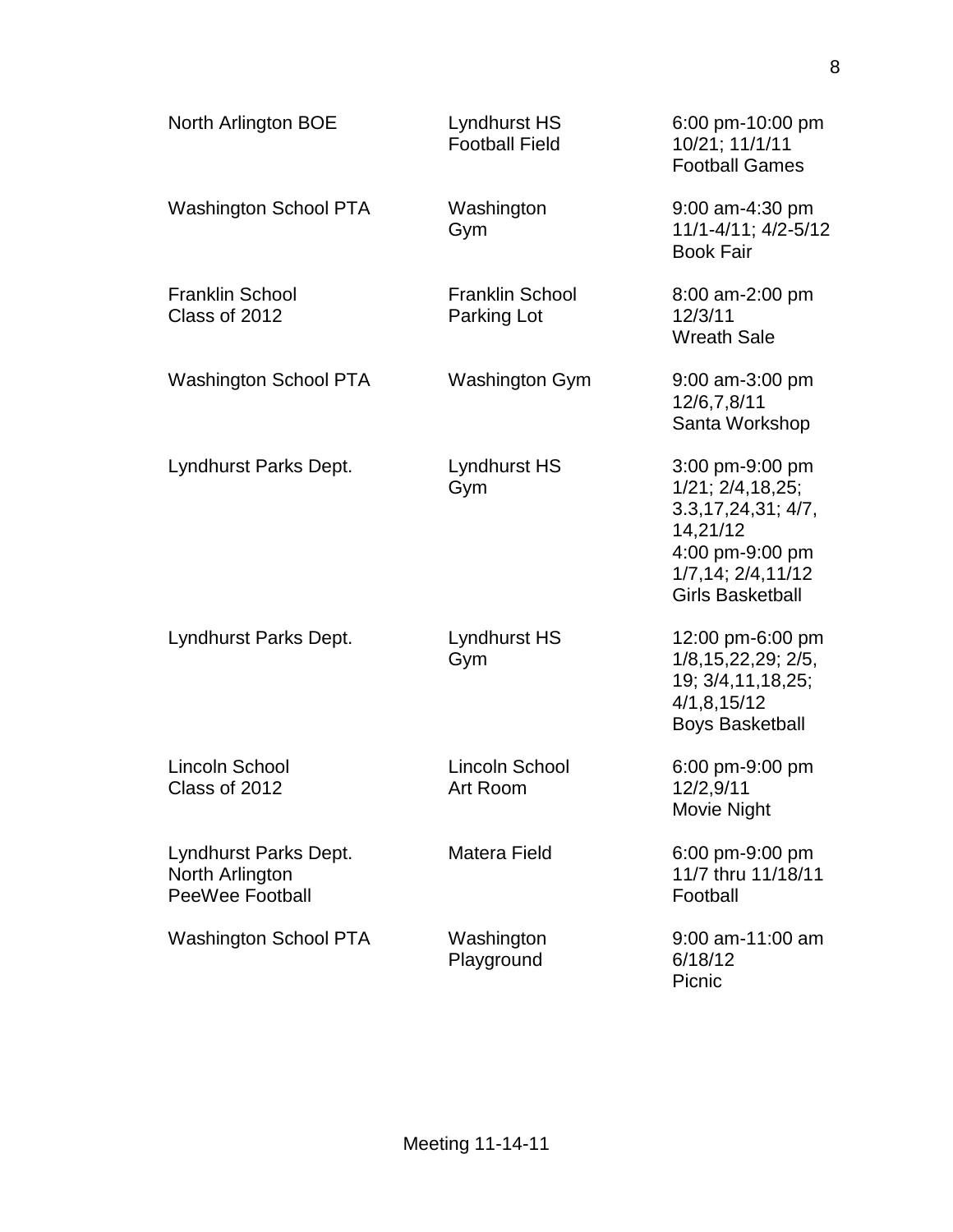## Student Activities & Recognition Committee: Christine Melleno, chairperson

Stephen Vendola Christopher Musto

Any Board member who takes exception to any of the following listed actions under the category of Student Activities & Recognition may so indicate now and a separate motion for each of the excepted actions will be entertained.

Motion made by The Second by that the following Student Activities & Recognition actions of the Board numbered through exception actions be adopted.

Roll Call For:

- 1. BE IT RESOLVED, that the Lyndhurst Board of Education approve home instruction for three (3) students, subject to state approval.
- 2. BE IT RESOLVED, that the Lyndhurst Board of Education grant permission for one classified student to attend the Bergen County Brownstone Program, at a tuition of \$51,500.00 prorated, effective October 17, 2011. Transportation provided by SBJC.
- 3. BE IT RESOLVED, that the Lyndhurst Board of Education grant permission for one classified student to attend the South Bergen Jointure, Lodi campus, at a tuition of \$45,180.00 prorated, effective October 17, 2011.